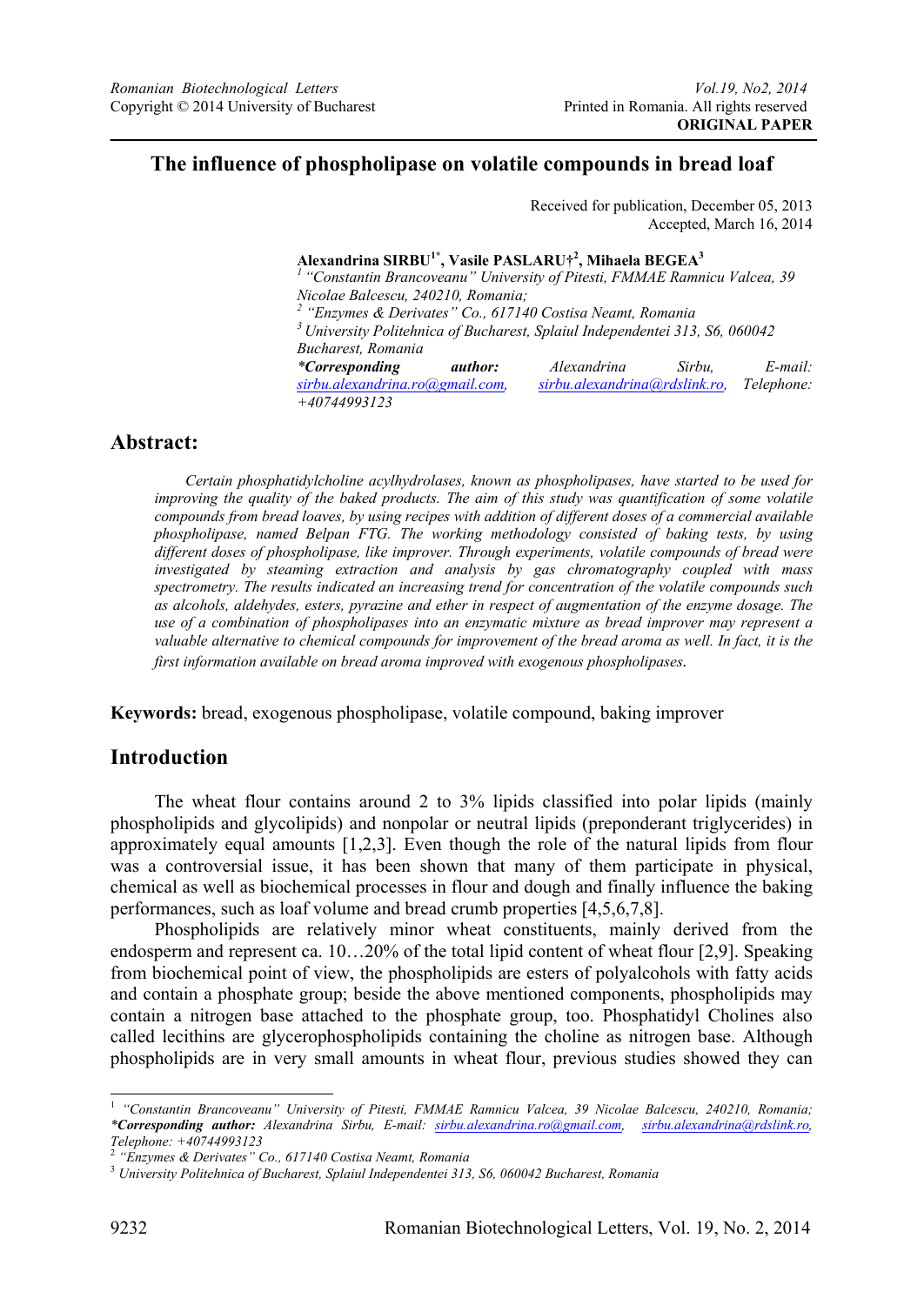influence the rheology of dough and loaf volume [10]. Degradation of phospholipids occurs in several hydrolysis stages catalysed by phospholipases and contributes to the metabolism of simple lipids, solubilisation of sterols and release of the unsaturated fatty acids. However, it is suggested that high lysophosphatidylcholine content in wheat endosperm is given by starch lipids and is not from degradation of phosphatidylcholine [7].

As it is known, the phospholipases is a group of enzymes (esterases) that hydrolyse phospholipids and release different compounds depending on the site of hydrolysis (for example lysophospholipids, free fatty acids, diacylglycerols, choline phosphate and phosphatidates). The most widely studied phospholipases are phosphatidylcholine 2 acylhydrolases named also phospholipases A2 (EC 3.1.1.4), which facilitate the conversion of lecithins into lysolecithins through the split of unsaturated fatty acid from C-2 position of lecithins [3,11,12]. As Ramrakhiani and Chand (2011) mentioned, the phospholipases A2 (PLA2) have industrial applications especially for enzymatic degumming of edible oils and synthesis of triglycerides enriched in polyunsaturated fatty acids [13]. However, in baking industry PLA2s are used to act on the phospholipids already present in the ingredients in order to produce emulsifier-like molecules (e.g. lysolecithin and monoglycerides) [3]. Regarding the studies on the effect of exogenous phospholipases used as baking improver, the researches focused mainly on their ability to act as dough conditioner agent and therefore to increase loaf volume and improve bread crumb softness [2,3,13,14,15,16]. Nevertheless, Sirbu and Paslaru (2008) observed a light improvement of bread flavour in relationship with exogenous phospholipases used.

In fact, one of the most important factors that determine the acceptance of bread for the consumers is aroma. The characteristic aroma of bread crumb is due to the volatile compounds formed during the bread-making process as the result of enzymes, fermentation or thermal reactions [17,18]. There are several stages in which these aroma compounds can be produced: through enzymatic activity during the dough processing (kneading – fermentation – baking); metabolism of yeast or dough fermentation by using different cultures of microorganisms (yeast, lactic acid bacteria etc.); lipid oxidation reactions and thermal reactions taking place during baking, mainly by Maillard and caramelisation reactions [17,18,19,20,21,22]. It seems that heat treatment in baking has the most significant effect on the generation of flavouring compounds in bread [23,24,25]. Lipases can produce short chain fatty acids with flavour implications, too. However, no studies had been reported in relation to effects of exogenous phospholipases used on bread aroma.

Although the volatile fraction of bread consists of a variety of compounds, only a relatively limited number is important for its aroma [24,26,27]. Alcohols, carbonyl compounds, acids, esters, lactones, pyrazines, furans and hydrocarbons are the main volatile compounds of fresh bread that are responsible for its flavour [25,27].

The present work was aimed at verifying the potential effect of exogenous phospholipases (PLAs) on bread aroma. For this, the assessment of certain volatile compounds from bread loaves, by using recipes with addition of different doses of a commercial available phospholipase, named Belpan FTG was done.

#### **Materials and methods**

The working methodology consists of two steps:

1. It was performed baking tests, by using Belpan FTG like improver (see working scheme in table 1); Belpan FTG is a commercial improver, supplied by Enzymes & Derivates Romania (617140 Costisa, Neamt), and represents a fungal non - GM strain of lecithinase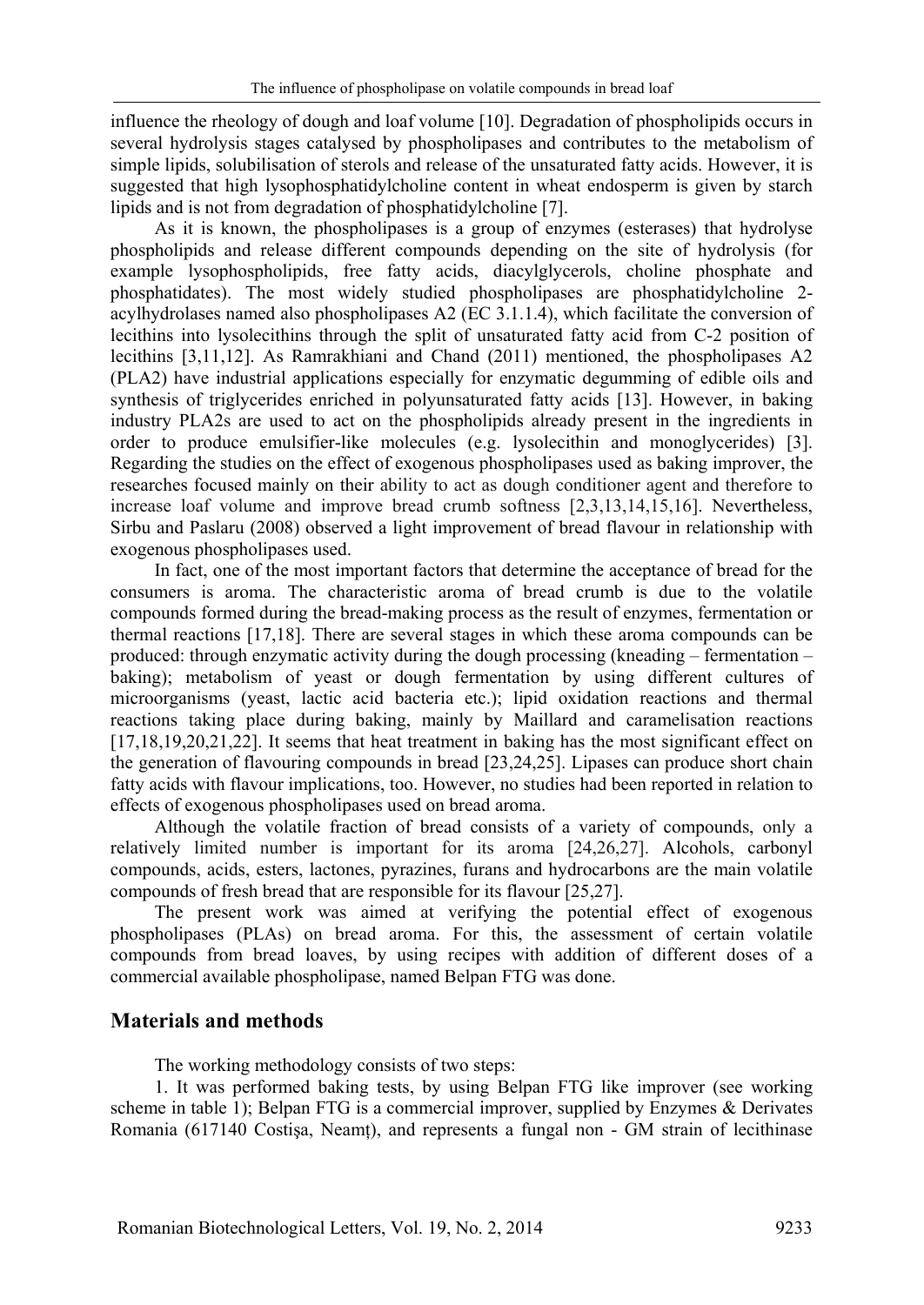PLA2 (from *Aspergillus niger)* produced by Lyven (Cagny, France); Belpan FTG is a light brown powder with an activity of 2000 U.E./ $10^{-3}$  kg.

2. The volatile compounds test was achieved through steaming extraction and analysis by gas chromatography coupled with mass spectrometry (GC-MS). Their identification was made by comparison of mass spectra according with National Institute of Science and Technology - US (NIST) database, and volatile content was assessed on the basis of GC retention times for reference compounds and mass spectrometry (MS).

The analyses were made in duplicate.

### **Bread-making:**

Baking tests were performed by a recipe, which comprised whole wheat flour, water (56.5%), salt (2%), dry yeast (1.6%), Belpan FTG (%, basis 100 kg flour). The Pakmaya dry yeast (ROMPAK SRL Paşcani, Romania) and wheat flour retailed on the local market (Romania) were used in the study. The flour quality assessment was performed according with the Romanian standards, and the results indicated an average quality of flour, which corresponds to flour used in the Romanian industry for baking the regular breads.

Dough samples for bread-making were prepared by mixing all ingredients and following the working scheme introduced in table 1. A standard baking test was used in laboratory conditions. The dough samples were kneaded for 10 min and then they had risen for 30 min at 30<sup>o</sup>C. Proofing was carried out at  $35^{\circ}$ C for 45 min. The loaves were then baked at  $250^0$ C for 45 min.

| Crt.<br>No. | Code         | Wheat flour<br>$(10^{-3} \text{ kg})$ | Water<br>$(10^{-6} \text{ m}^3)$ | Salt<br>$(10^{-3} \text{ kg})$ | Dry yeast<br>$(10^{-3} \text{ kg})$ | Belpan FTG<br>$(10^{-5} \text{ kg})$ |
|-------------|--------------|---------------------------------------|----------------------------------|--------------------------------|-------------------------------------|--------------------------------------|
|             | FTG0 (blank) |                                       |                                  |                                |                                     | $\theta$                             |
| 2           | FTG1         |                                       |                                  |                                |                                     | 0.437                                |
| 3           | FTG2         |                                       |                                  |                                |                                     | 0.874                                |
| 4           | FTG3         |                                       |                                  |                                |                                     | 1.311                                |
| 5           | FTG4         | 437                                   | 247                              | 8.8                            | 7                                   | 1.748                                |
| 6           | FTG5         |                                       |                                  |                                |                                     | 2.185                                |
| 7           | FTG6         |                                       |                                  |                                |                                     | 2.622                                |
| 8           | FTG7         |                                       |                                  |                                |                                     | 3.059                                |

**Table 1.** Working scheme for baking test

# **Analytical assays:**

Volatile compounds were separated by steaming extraction from bread samples, and then were analyzed by gas chromatography coupled with mass spectrometry (GC-MS).

Finished breads were allowed to cool at room temperature and then the crumb was separated from the crust. Volatile compounds were extracted by steaming extraction from bread samples. A solid phase extraction sampling method was used. Specifically, 100 10<sup>-3</sup> kg of sample and 500  $10^{-6}$  m<sup>3</sup> of water were transferred into a 1000  $10^{-6}$  m<sup>3</sup> sealed glass vial of an assembled distillation installation. After the steam distillation, the volatile compounds were captured in 10  $10^{-6}$  m<sup>3</sup> hexane (Merck, Romania) that was recovered and dried on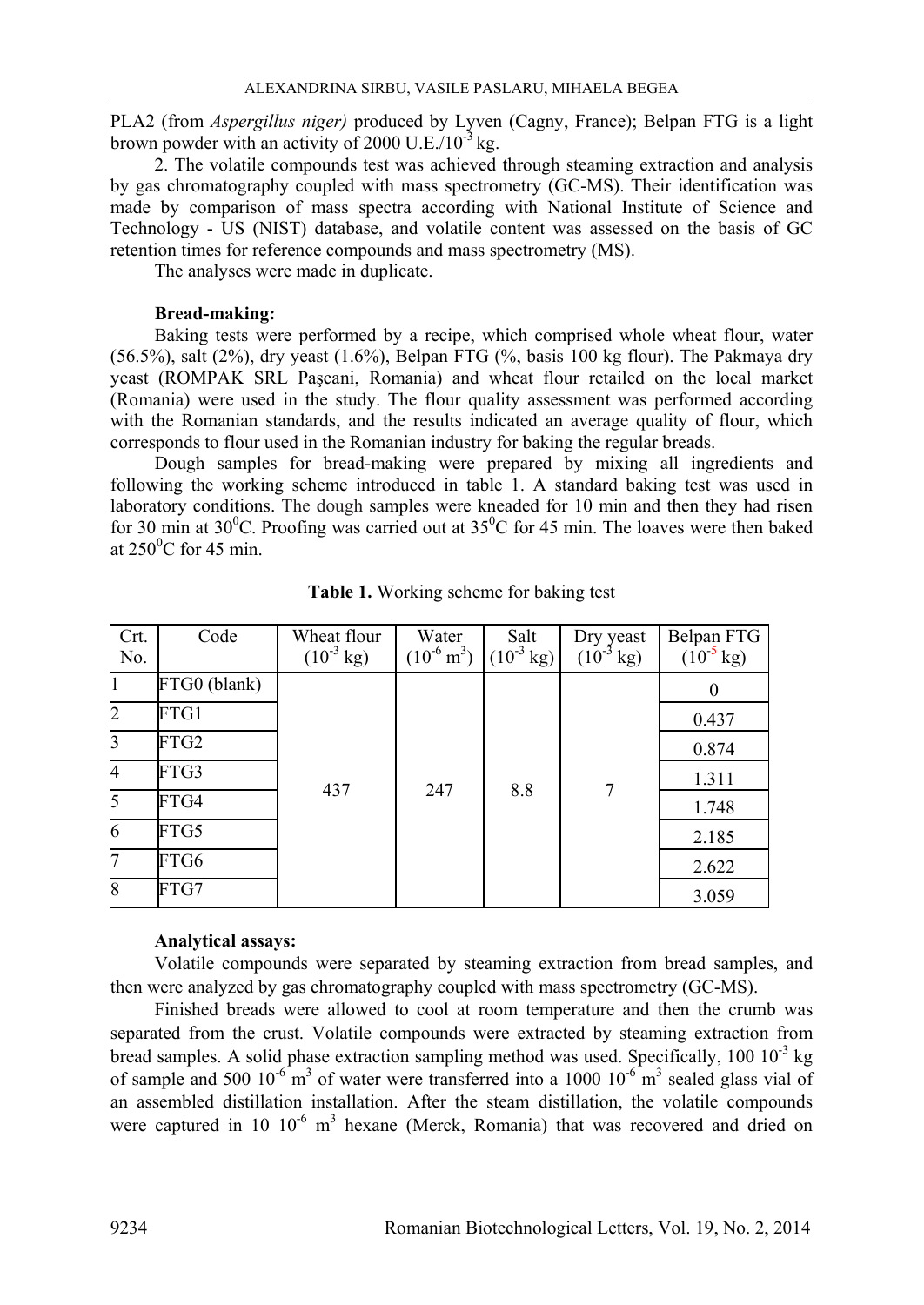anhydrous sodium sulphate. The analysis of volatiles in bread crumb samples was carried out by gas chromatography coupled with mass spectrometry (GC–MS).

Separation of volatiles was performed on a HP 6890 Gas Chromatograph connected with a GCMS-HP 5973 Mass Spectrometer by following working conditions:

- capillary column -  $0.25 \times 10^{-3}$ m internal diameter, and length 30 m;  $0.25 \times 10^{-6}$ m film thickness of stationary phase;

- mobile phase - helium, temperature program of 50-250°C with heating rate of  $6^{\circ}$ C/60s; temperature injector / detector - 250 $^{\circ}$ C; injected volume – 1 10<sup>-9</sup>m<sup>3</sup>.

Volatile compounds detected in bread were identified by comparison of retention times and mass spectra data with those of reference compounds and data obtained from NIST libraries. The volatile content was assessed on the basis of ratio peak area (see formula (1):

(1): *AreaGC-MS=Area*volatile compound peak /*Area*peaks per total x*100*

### **Results and discussion**

Through experiments a sum of volatile compounds were identified in wheat bread crumb. By using bread-making recipes with addition of different doses of an exogenous phospholipase – PLA2 commercially available, seven alcohols, nine aldehydes, five esters, a lactone, ether and a pyrazine were analysed. As it observes in table 2, the determination revealed 24 volatiles in comparison with more than 28 odorants detected in similar studies [17,22,25]. But then, the aim and objectives of our work were different from Schieberle and Grosch (1991) that main goal was to study the potent odorants of the wheat bread crumb focused on the differences to the crust and the effect of longer dough fermentation [17]. In the case of Birch  $\&$  al (2013) a total of 46 aroma compounds were identified in the bread crumb, of which 45 compounds were confirmed, but the scope of that study was to investigate how aroma in wheat bread crumb is influenced by different fermentation conditions (amount of yeast and fermentation temperature) [22]. But Cho and Peterson (2010) reviewed the presence of more than 540 volatile compounds that form the bread aroma, from which around 28 compounds were reported as key odorants generating the flavours in bread [25].

Volatile compounds composition from bread through GC-MS analysis is introduced in table 2. Some of analysed compounds were not achieved by GC-MS, although it was expecting. Like alcohols, 1-pentanol, 2-methylbutanol, 4-pentanol, 3-methyl-pentanol, 1 hexen-3-ol, phenyl ethanol and 1-octanol were investigated. Hexanal, pentanal, heptanal, 2 heptenal, benzaldehyde, 2-octanal, nonanal, 2-nonenal and (*E,E*)-2,4-decadienal were determined from aldehydes compounds. Five esters of fatty acids, namely ethyl myristate, ethyl palmitate, ethyl linoleat, ethyl oleate and ethyl stearate, as well as 3,6-dimethyl-hexahydrobenzofuran, 5-hidroxy-methyl-dihydrofuran-2-one and 2-ethyl-6-methyl-pyrazine were assessed, too.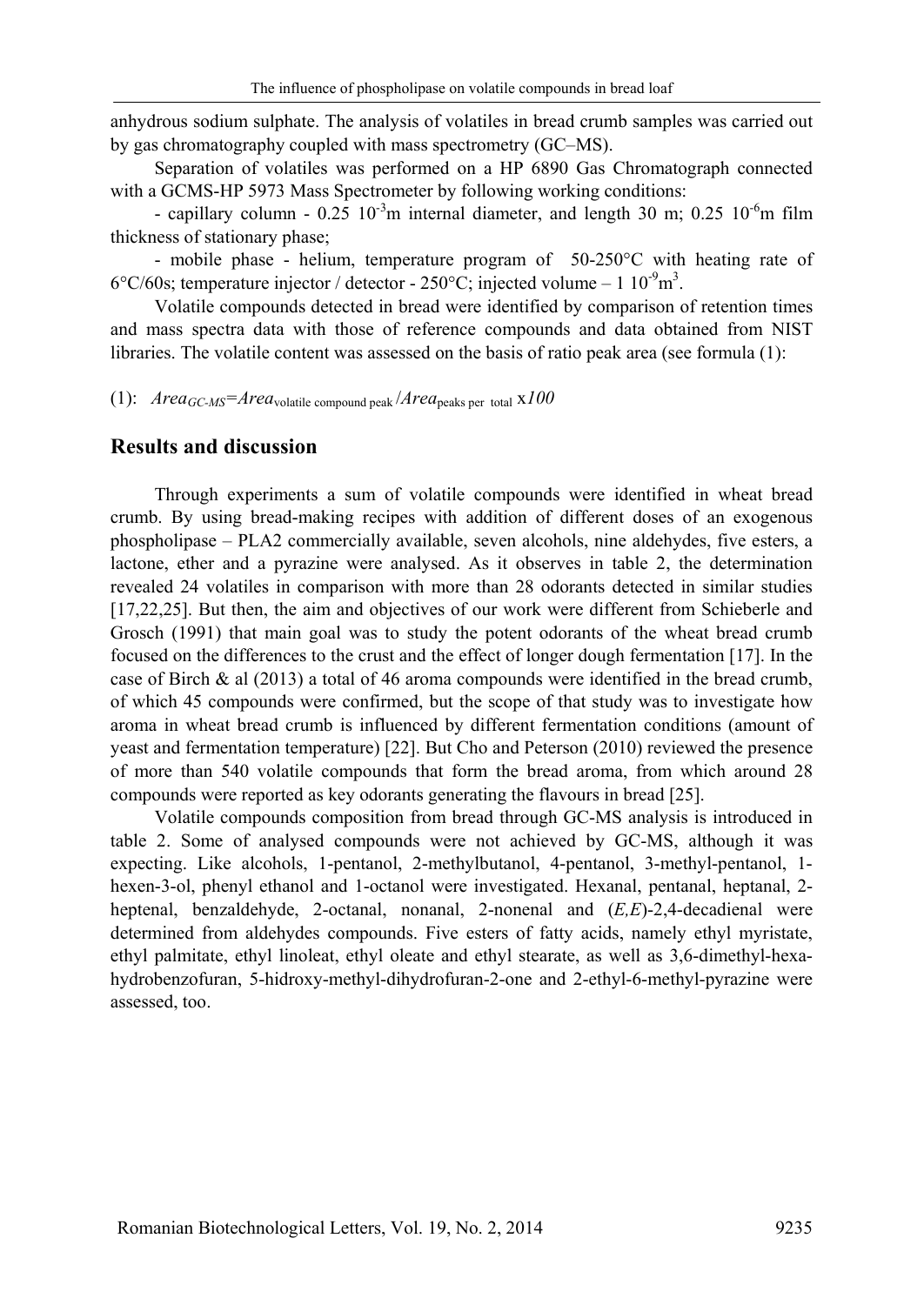|                           | Retention |                          |                                    |                |                |                          |                          |                          |
|---------------------------|-----------|--------------------------|------------------------------------|----------------|----------------|--------------------------|--------------------------|--------------------------|
|                           | time      |                          | FTG1 FTG2 FTG3 FTG4 FTG5 FTG6 FTG7 |                |                |                          |                          |                          |
| <b>Alcohols</b>           |           |                          |                                    |                |                |                          |                          |                          |
| 1-pentanol                | 2.98      | $\overline{a}$           | $^{+}$                             | $+$            | $^{+}$         | $^{+}$                   | $^{+}$                   | $+$                      |
| 2-methyl-butanol          | 3.02      | $\overline{a}$           | $+$                                | $+$            | $+$            | $\ddot{}$                | $\ddot{}$                | $^{+}$                   |
| 4-pentanol                | 4.06      | $\overline{\phantom{m}}$ | $^{+}$                             | $^{+}$         | $^{+}$         | $^{+}$                   | $^{+}$                   | $+$                      |
| 3-methyl-pentanol         | 5.27      | $+$                      | $^{+}$                             | $+$            | $^{+}$         | $^{+}$                   | $+$                      | $^{+}$                   |
| 1-Hexen-3-ol              | 8.34      | $\blacksquare$           | $\overline{\phantom{0}}$           | $+$            | $\overline{a}$ | $\overline{a}$           | $\overline{\phantom{a}}$ | $+$                      |
| phenyl-ethanol            | 12.84     | $^{+}$                   | $^{+}$                             | $\overline{a}$ | $\overline{a}$ | $^{+}$                   | $+$                      | $\overline{a}$           |
| 1-Octanol                 | 14.46     |                          |                                    |                |                |                          |                          |                          |
| <b>Aldehydes</b>          |           |                          |                                    |                |                |                          |                          |                          |
| hexanal                   | 3.91      | $\overline{a}$           | $^{+}$                             | $^{+}$         | $^{+}$         | $^{+}$                   | $^{+}$                   | $+$                      |
| pentanal                  | 4.97      |                          | $\overline{a}$                     | $\overline{a}$ | $\overline{a}$ | $\overline{a}$           |                          | $\overline{a}$           |
| heptanal                  | 6.11      |                          | $\overline{a}$                     | $^{+}$         | $\overline{a}$ | $\overline{\phantom{0}}$ | $\blacksquare$           |                          |
| 2-heptenal                | 7.68      | $^{+}$                   | $^{+}$                             | $^{+}$         | $^{+}$         | $^{+}$                   | $^{+}$                   | $^{+}$                   |
| benzaldehyde              | 7.91      | $\ddot{}$                | $^{+}$                             | $+$            | $^{+}$         | $+$                      | $+$                      | $+$                      |
| 2-octanal                 | 10.95     |                          | $+$                                | $^{+}$         | $^{+}$         | $^{+}$                   | $^{+}$                   | $^{+}$                   |
| nonanal                   | 12.52     |                          | $^{+}$                             | $+$            | L,             | $\overline{a}$           |                          | $\overline{\phantom{0}}$ |
| 2-nonenal                 | 14.46     |                          | $\overline{\phantom{0}}$           | $\overline{a}$ |                |                          |                          |                          |
| 2,4-decadienal            | 19.9      | $^{+}$                   | $^{+}$                             | $+$            | $^{+}$         | $+$                      | $+$                      | $+$                      |
| <b>Esters</b>             |           |                          |                                    |                |                |                          |                          |                          |
| ethyl myristate           | 33.82     | $^{+}$                   | $^{+}$                             | $^{+}$         | $^{+}$         | $^{+}$                   | $+$                      | $^{+}$                   |
| ethyl palmitate           | 38.81     | $+$                      | $+$                                | $+$            | $+$            | $+$                      | $+$                      | $+$                      |
| ethyl linoleat            | 42.61     | $+$                      | $+$                                | $+$            | $^{+}$         | $^{+}$                   | $\ddot{}$                | $+$                      |
| ethyl oleate              | 42.76     | $^{+}$                   | $^{+}$                             | $^{+}$         | $^{+}$         | $^{+}$                   | $+$                      | $+$                      |
| ethyl stearate            | 43.37     |                          |                                    |                |                |                          |                          |                          |
| <b>Ethers</b>             |           |                          |                                    |                |                |                          |                          |                          |
| 3,6-dimethyl-hexa-        |           |                          |                                    |                |                |                          |                          |                          |
| hydrobenzofuran           | 15.44     | $+$                      | $+$                                | $+$            | $+$            | $+$                      | $+$                      | $+$                      |
| Lactone                   |           |                          |                                    |                |                |                          |                          |                          |
| 5-hidroxy-methyl-         |           |                          |                                    |                |                |                          |                          |                          |
| dihydrofuran-2-one        | 21.27     |                          |                                    | $^{+}$         |                |                          |                          |                          |
| <b>Pyrazine</b>           |           |                          |                                    |                |                |                          |                          |                          |
| 2-ethyl-6-methyl-pyrazine | 9.12      | $^{+}$                   | $^{+}$                             | $^{+}$         | $^{+}$         | $^{+}$                   | $^{+}$                   | $^{+}$                   |

|  |  | Table 2. Volatile compounds composition from bread through GC-MS analysis |
|--|--|---------------------------------------------------------------------------|
|  |  |                                                                           |

The concentration of volatile substances varied with dose of Belpan FTG added into bread recipe. A general increasing trend was observed for both alcohols and aldehydes, like the volatile compounds of loaf bread related to the Belpan FTG dose increment, but with different significance level for any substances.

Among the alcohols, higher concentration was achieved for 1-pentanol, and 1-octanol was not detected. As it is shown in figure 1, the concentration of 1-pentanol increased together with Belpan FTG dose. For example, in case of sample no. 7 (FTG6), the concentration increment of 1-pentanol was from 0.65% to 20.8% and a similar increasing, but less significant, was observed for all identified alcohols.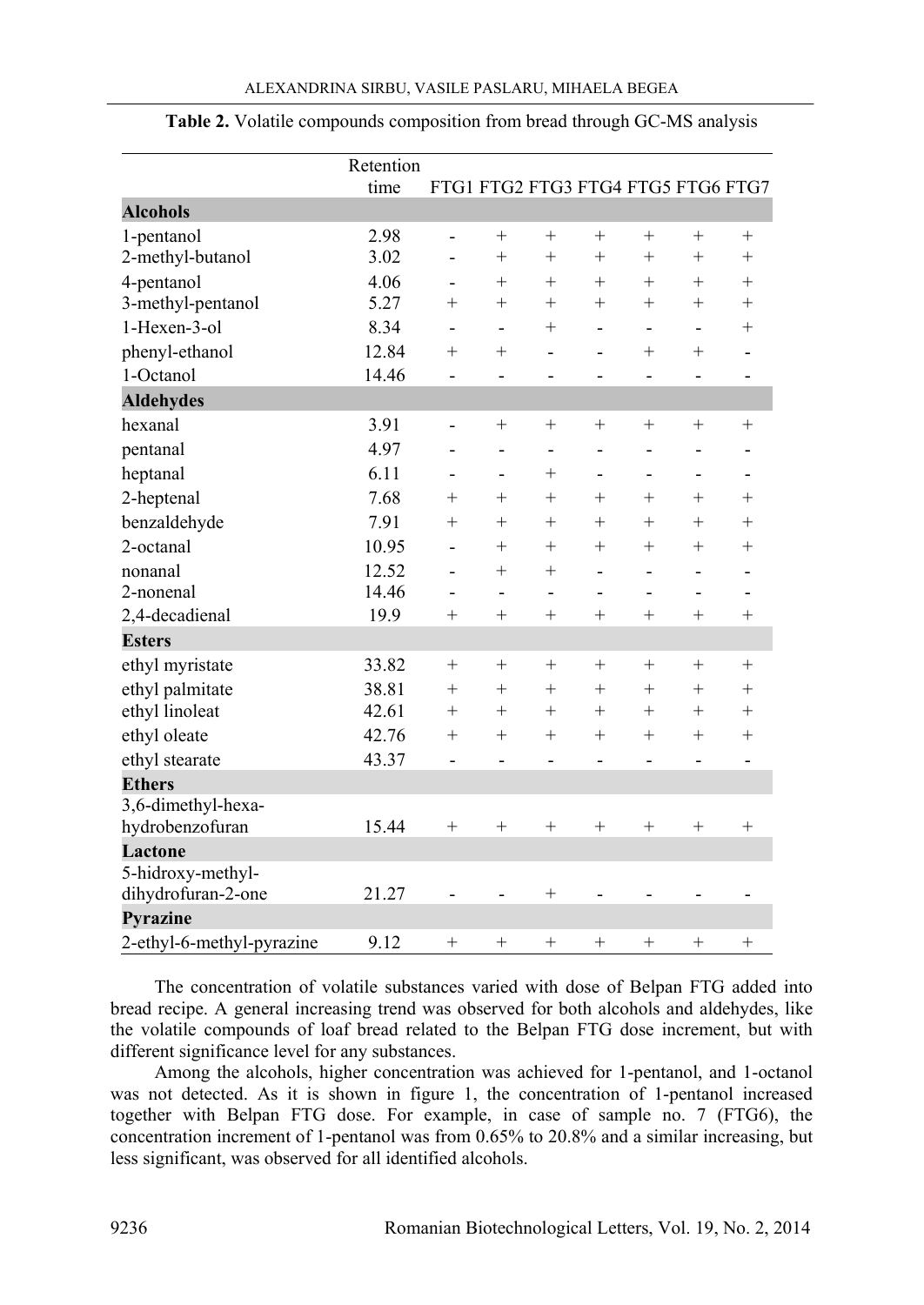

**Figure 1**. Variation of alcohols concentration

Concerning carbonyl compounds, best results were obtained for hexanal (see figure 2); but 2-nonenal, pentanal, and (E,E)-2,4-nonadienal in the wheat bread crumb were not detected, although are included as key odorants according with Cho and Peterson (2010) [25].



**Figure 2.** Variation of aldehydes content

From five investigated esters, there were identified four volatile compounds in all samples, and their variation in relationship with lecithinase dose is presented in figure 3.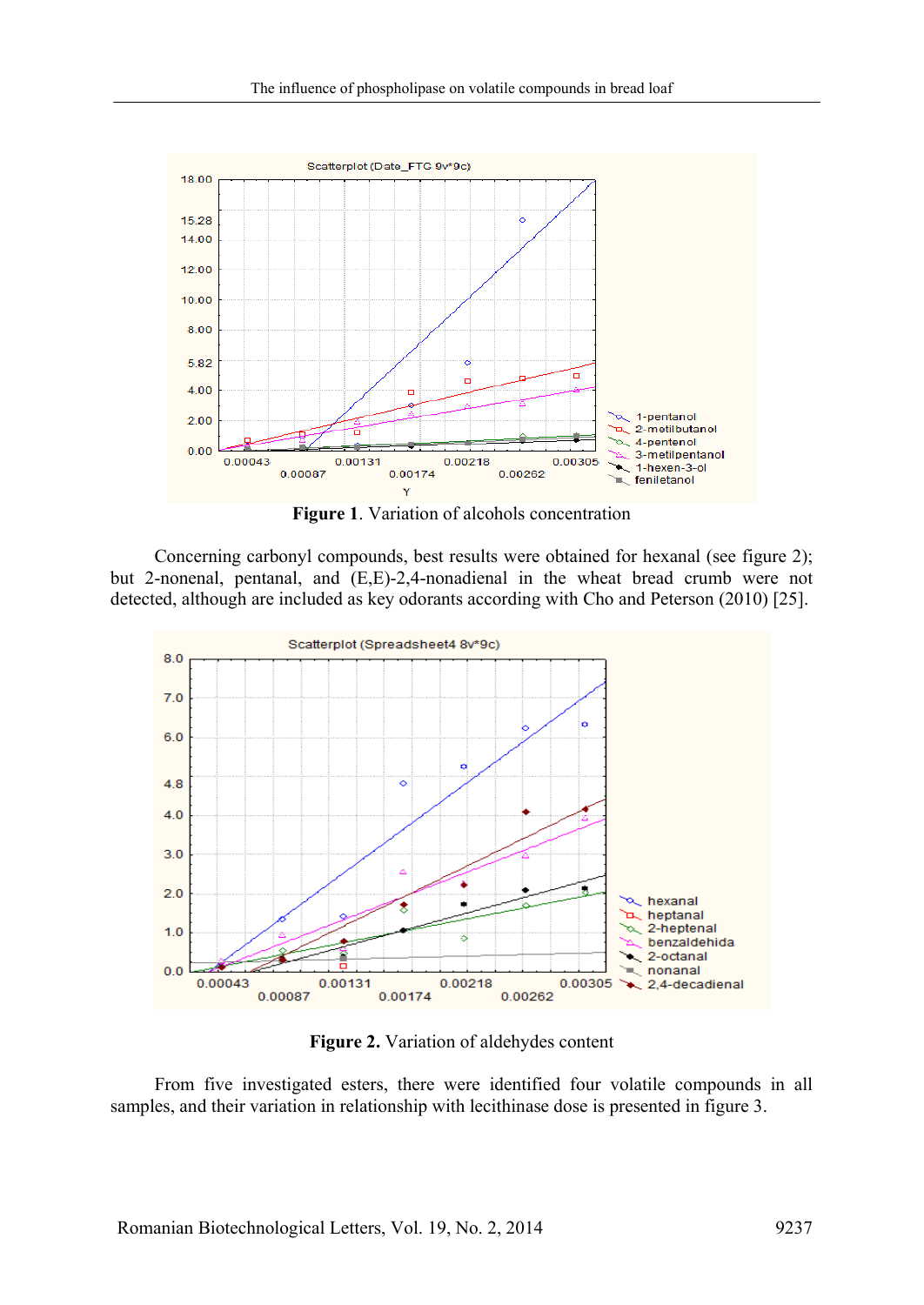

**Figure 3.** Variation of esters concentration

5-hidroxy-methyl-dihidrofuran-2-one was found out only for FTG3 sample, while pyrazine and ether concentrations described similar rate of curves depending on enzyme dose after a polynomial regression.

## **Conclusions**

This is the first information available on flavour content of bread improved with exogenous phospholipases.

Steaming extraction and analysis by GC-MS showed a quantitative variation in bread flavours. GC-MS analysis of volatile content of improved breads has showed a mixture of 35% alcohols, 42% aldehydes, 20% esters, as for the rest lactones, pyrazines and ethers. Variation in volatile compounds composition was observed among bread loaves samples improved with exogenous phospholipases.

By using Belpan FTG as baking improver, bread loaves acquired an increasing trend for concentration of the volatile compounds such as alcohols, aldehydes, esters, pyrazine and ether in respect of augmentation of enzyme dosage. Increasing exogenous phospholipases usage in bread-making determined an improved flavour of the baked products.

## **References**

- 1. T.A. MACMURRAY, W.R. MORRISON, Composition of wheat-flour lipids. *J. Sci. Food Agric.,* **21**, 520–528 (1970).
- 2. S.P. CAUVAIN, *Bread making*, Two Blue Books, Carrboro, North Carolina, 2003, pp. 15, 30, 56-58.
- 3. L. DE MARIA, J. VIND, K.M. OXENBŘLL, A. SVENDSEN, S. PATKAR, Phospholipases and their industrial applications. *Appl. Microbiol. Biotechnol.,* **74**, 290–300 (2007).
- 4. R.C. HOSENEY, K.F. FINNEY, Y. POMERANZ, M.D. SHOGREN, Functional (breadmaking) and biochemical properties of wheat flour components. VI. Role of total extractable lipids. *Cereal Chem.,*  **46**, 606-613 (1969).
- 5. F. MACRITCHIE, P.W. GRAS, The role of flour lipids in baking. *Cereal Chem.,* **50**, 292-302 (1973).